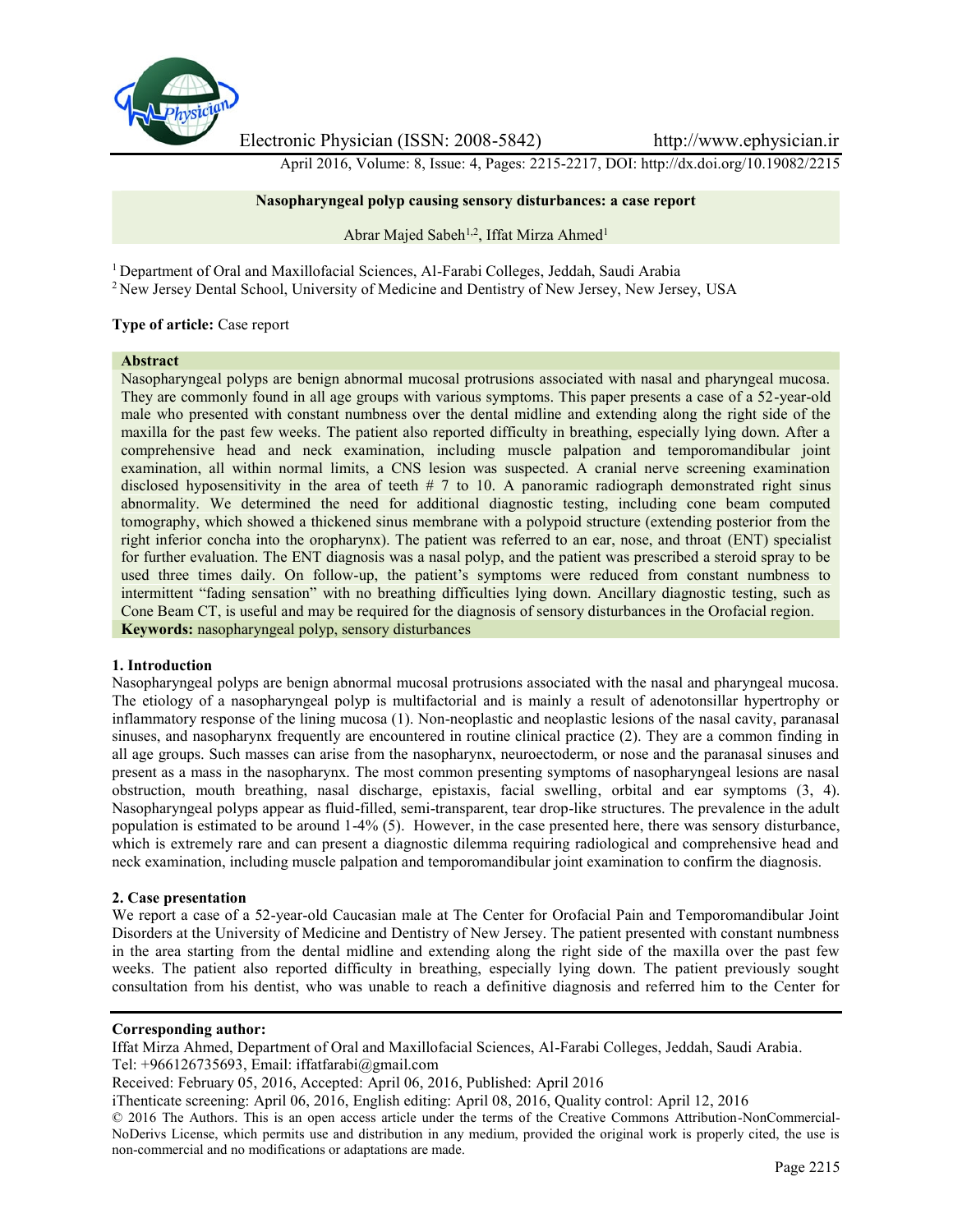Orofacial Pain and Temporomandibular Joint Disorders. After a comprehensive head and neck examination, including muscle palpation and temporomandibular joint examination, all of which were within normal limits, we suspected a CNS lesion. A cranial nerve screening examination disclosed hyposensitivity in the area of teeth # 7 to 10. A panoramic radiograph demonstrated an abnormality in the right sinus. We determined the need for additional diagnostic testing. Our concerns included nasopharyngeal carcinoma, inflammatory nasal polyp, or hemangiopericytoma; therefore, we requested Cone Beam Computed Tomography (CBCT) to limit our differential diagnosis and to direct us to a definitive diagnosis (Figure 1).



**Figure 1.** A) Coronal view of destruction of the right maxillary sinus medial wall; B) Coronal view of perforation of the palate; C) Axial view of growth above the fossa of Rosenmuller; D) Axial view of growth from the right posterior nares

CBCT showed a thickened sinus membrane with a polypoid structure extending posterior from the right inferior concha into the oropharynx. The patient was referred to an ENT specialist for further evaluation. The ENT diagnosis was nasal polyp, and it was described to be destructive, causing the loss of bone in the medial sinus wall and hard palate. A steroid spray was prescribed three times per day, and, at follow-up, the patient's symptoms constant numbness had subsided and there was an intermittent fading sensation with no breathing difficulties lying down. Regarding the ethics of the case report, we should add that informed consent was obtained from the patient for publication of this manuscript. The Ethics Committee of the University of Medicine and Dentistry approved this case report research.

# **3. Discussion**

The previous literature indicates that acute sinus inflammatory changes may result in nerve hypersensitivity, whereas chronic sinus inflammatory changes (polyps and neuritis) accompanied by early nerve damage usually results in hyposensitivity (6, 7). Our findings were compatible with Eliav, Benoliel et al. (8) on trigeminal neurosensory changes following acute and chronic paranasal sinusitis. They determined that, in chronic paranasal sinusitis, myelinated nerve fiber hyposensitivity extends to different trigeminal territories, which, in our case, presented as hyposensitivity from the dental midline and to the right side of the maxilla. The reasons for the presenting clinical symptoms were that the sinus inflammatory changes and the chronic nature of the lesion